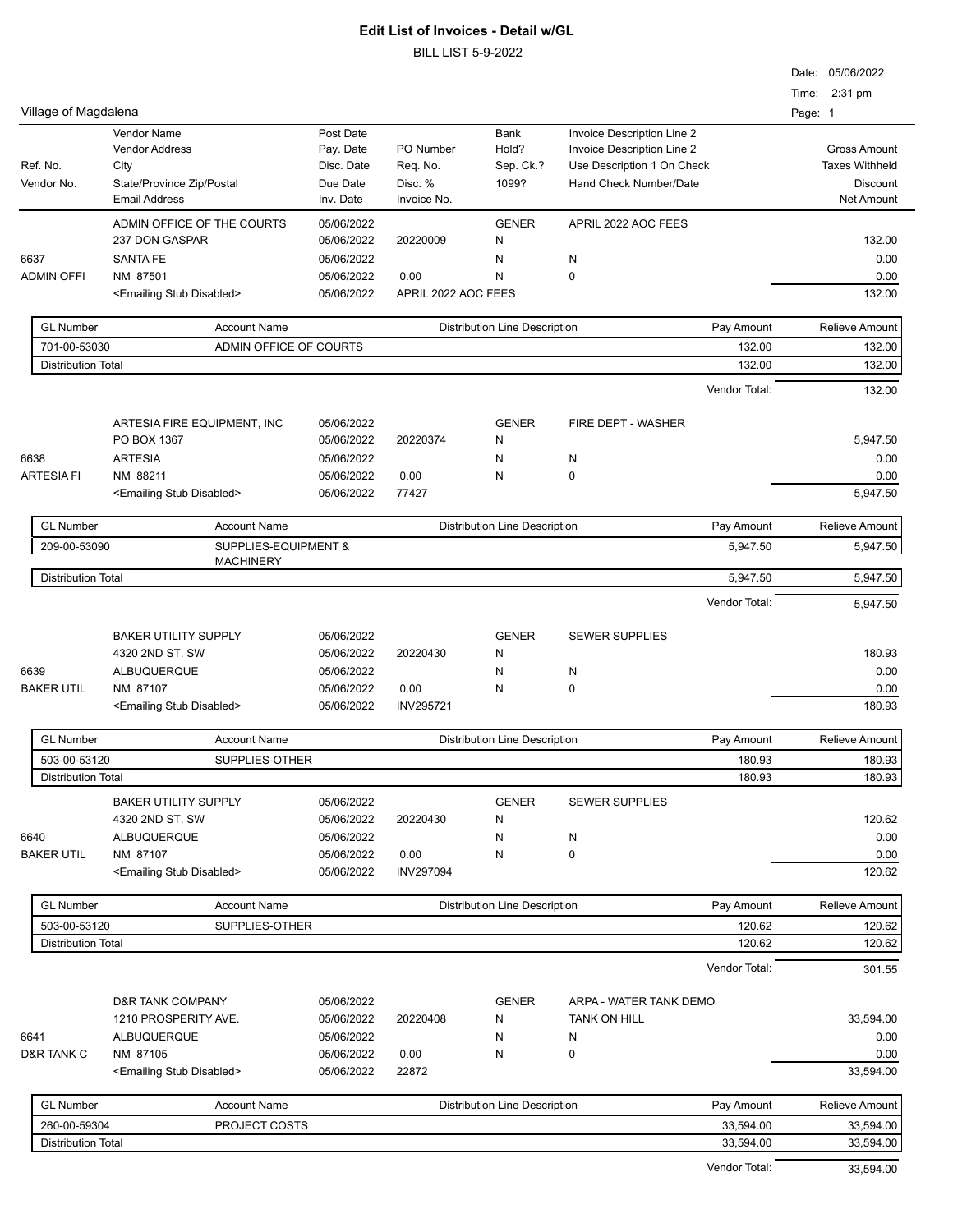BILL LIST 5-9-2022

|                           |                                             |                                            |                |                                      |                                                          | Date: 05/06/2022      |
|---------------------------|---------------------------------------------|--------------------------------------------|----------------|--------------------------------------|----------------------------------------------------------|-----------------------|
|                           |                                             |                                            |                |                                      |                                                          | Time: 2:31 pm         |
| Village of Magdalena      |                                             |                                            |                |                                      |                                                          | Page: 2               |
|                           | <b>Vendor Name</b><br><b>Vendor Address</b> | Post Date                                  | PO Number      | Bank<br>Hold?                        | Invoice Description Line 2<br>Invoice Description Line 2 | <b>Gross Amount</b>   |
| Ref. No.                  | City                                        | Pay. Date<br>Disc. Date                    | Req. No.       | Sep. Ck.?                            | Use Description 1 On Check                               | <b>Taxes Withheld</b> |
| Vendor No.                | State/Province Zip/Postal                   | Due Date                                   | Disc. %        | 1099?                                | Hand Check Number/Date                                   | <b>Discount</b>       |
|                           | <b>Email Address</b>                        | Inv. Date                                  | Invoice No.    |                                      |                                                          | <b>Net Amount</b>     |
|                           |                                             |                                            |                |                                      |                                                          |                       |
|                           | <b>GOODMAN AG</b>                           | 05/06/2022                                 |                | <b>GENER</b>                         | <b>KUBOTA - PARTS &amp; LABOR</b>                        |                       |
|                           | 2555 W. AMADOR AVE., STE D                  | 05/06/2022                                 | 20220437       | N                                    |                                                          | 6,034.24              |
| 6661                      | <b>LAS CRUCES</b>                           | 05/06/2022                                 |                | N                                    | N                                                        | 0.00                  |
| GOODMAN AG                | NM 88005                                    | 05/06/2022                                 | 0.00           | Y                                    | 0                                                        | 0.00                  |
|                           | <emailing disabled="" stub=""></emailing>   | 05/06/2022                                 | <b>WL05080</b> |                                      |                                                          | 6,034.24              |
| <b>GL Number</b>          | <b>Account Name</b>                         |                                            |                | <b>Distribution Line Description</b> | Pay Amount                                               | <b>Relieve Amount</b> |
| 101-07-53090              |                                             | SUPPLIES-EQUIPMENT &                       |                |                                      | 1,506.61                                                 | 1,506.61              |
|                           | <b>MACHINERY</b>                            |                                            |                |                                      |                                                          |                       |
| 101-07-55020              |                                             | <b>REPAIR &amp; MAINT-EQUIP &amp; MACH</b> |                |                                      | 504.80                                                   | 504.80                |
| 501-00-53090              |                                             | SUPPLIES-EQUIPMENT &                       |                |                                      | 1,506.62                                                 | 1,506.62              |
|                           | <b>MACHINERY</b>                            |                                            |                |                                      |                                                          |                       |
| 501-00-55020              |                                             | <b>REPAIR &amp; MAINT-EQUIP &amp; MACH</b> |                |                                      | 504.80                                                   | 504.80                |
| 503-00-53090              |                                             | SUPPLIES-EQUIPMENT &                       |                |                                      | 1,506.61                                                 | 1,506.61              |
|                           | <b>MACHINERY</b>                            |                                            |                |                                      |                                                          |                       |
| 503-00-55020              |                                             | REPAIR & MAINT-EQUIP & MACH                |                |                                      | 504.80                                                   | 504.80                |
| <b>Distribution Total</b> |                                             |                                            |                |                                      | 6,034.24                                                 | 6,034.24              |
|                           |                                             |                                            |                |                                      | Vendor Total:                                            | 6,034.24              |
|                           | <b>JACOB FINCH</b>                          | 05/06/2022                                 |                | <b>GENER</b>                         | APRIL 2022 W/WW CONTRACT                                 |                       |
|                           | PO BOX 251                                  | 05/06/2022                                 | 20220056       | N                                    |                                                          | 1,074.38              |
| 6642                      | <b>LEMITAR</b>                              | 05/06/2022                                 |                | N                                    | N                                                        | 0.00                  |
| <b>JACOB FINC</b>         | NM 87823                                    | 05/06/2022                                 | 0.00           | Y                                    | 0                                                        | 0.00                  |
|                           | <emailing disabled="" stub=""></emailing>   | 05/06/2022                                 | 2022-09        |                                      |                                                          | 1,074.38              |
|                           |                                             |                                            |                |                                      |                                                          |                       |
| <b>GL Number</b>          | <b>Account Name</b>                         |                                            |                | <b>Distribution Line Description</b> | Pay Amount                                               | Relieve Amount        |
| 501-00-58200              | <b>SERVICES</b>                             | OTHER PROFESSIONAL                         | 75%            |                                      | 805.79                                                   | 805.79                |
| 503-00-58200              |                                             | OTHER PROFESSIONAL                         | 25%            |                                      | 268.59                                                   | 268.59                |
|                           | <b>SERVICES</b>                             |                                            |                |                                      |                                                          |                       |
| <b>Distribution Total</b> |                                             |                                            |                |                                      | 1,074.38                                                 | 1,074.38              |
|                           |                                             |                                            |                |                                      | Vendor Total:                                            | 1,074.38              |
|                           | <b>MERCHANTS AUTOMOTIVE GROUP</b>           | 05/06/2022                                 |                | <b>GENER</b>                         | APRIL 2022 FORD F250 LEASE                               |                       |
|                           | PO BOX 414438                               | 05/06/2022                                 | 20220006       | N                                    |                                                          | 372.80                |
| 6643                      | <b>BOSTON</b>                               | 05/06/2022                                 |                | N                                    | N                                                        | 0.00                  |
| <b>MERCHANTS</b>          | MA 02241-4438                               | 05/06/2022                                 | 0.00           | N                                    | 0                                                        | 0.00                  |
|                           | <emailing disabled="" stub=""></emailing>   | 05/06/2022                                 | LW0236080      |                                      |                                                          | 372.80                |
|                           |                                             |                                            |                |                                      |                                                          |                       |
| <b>GL Number</b>          | <b>Account Name</b>                         |                                            |                | <b>Distribution Line Description</b> | Pay Amount                                               | <b>Relieve Amount</b> |
| 501-00-57320              |                                             | RENT/LEASE-VEHICLES                        |                |                                      | 124.27                                                   | 124.27                |
| 502-00-57320              |                                             | RENT/LEASE-VEHICLES                        |                |                                      | 124.27                                                   | 124.27                |
| 503-00-57320              |                                             | RENT/LEASE-VEHICLES                        |                |                                      | 124.26                                                   | 124.26                |
| <b>Distribution Total</b> |                                             |                                            |                |                                      | 372.80                                                   | 372.80                |
|                           |                                             |                                            |                |                                      | Vendor Total:                                            | 372.80                |
|                           | NANCE, PATO & STOUT LLC                     | 05/06/2022                                 |                | <b>GENER</b>                         | APRIL 2022 ATTORNEY FEES                                 |                       |
|                           | PO BOX 772                                  | 05/06/2022                                 | 20220005       | N                                    |                                                          | 639.00                |
| 6644                      | <b>SOCORRO</b>                              | 05/06/2022                                 |                | N                                    | N                                                        | 0.00                  |
| NANCE, PAT                | NM 87801-0772                               | 05/06/2022                                 | 0.00           | Υ                                    | 0                                                        | 0.00                  |
|                           | <emailing disabled="" stub=""></emailing>   | 05/06/2022                                 | 1327           |                                      |                                                          | 639.00                |
|                           |                                             |                                            |                |                                      |                                                          |                       |
| <b>GL Number</b>          | <b>Account Name</b>                         |                                            |                | <b>Distribution Line Description</b> | Pay Amount                                               | <b>Relieve Amount</b> |

101-04-58170 LEGAL SERVICES 639.00 639.00 Distribution Total 639.00 639.00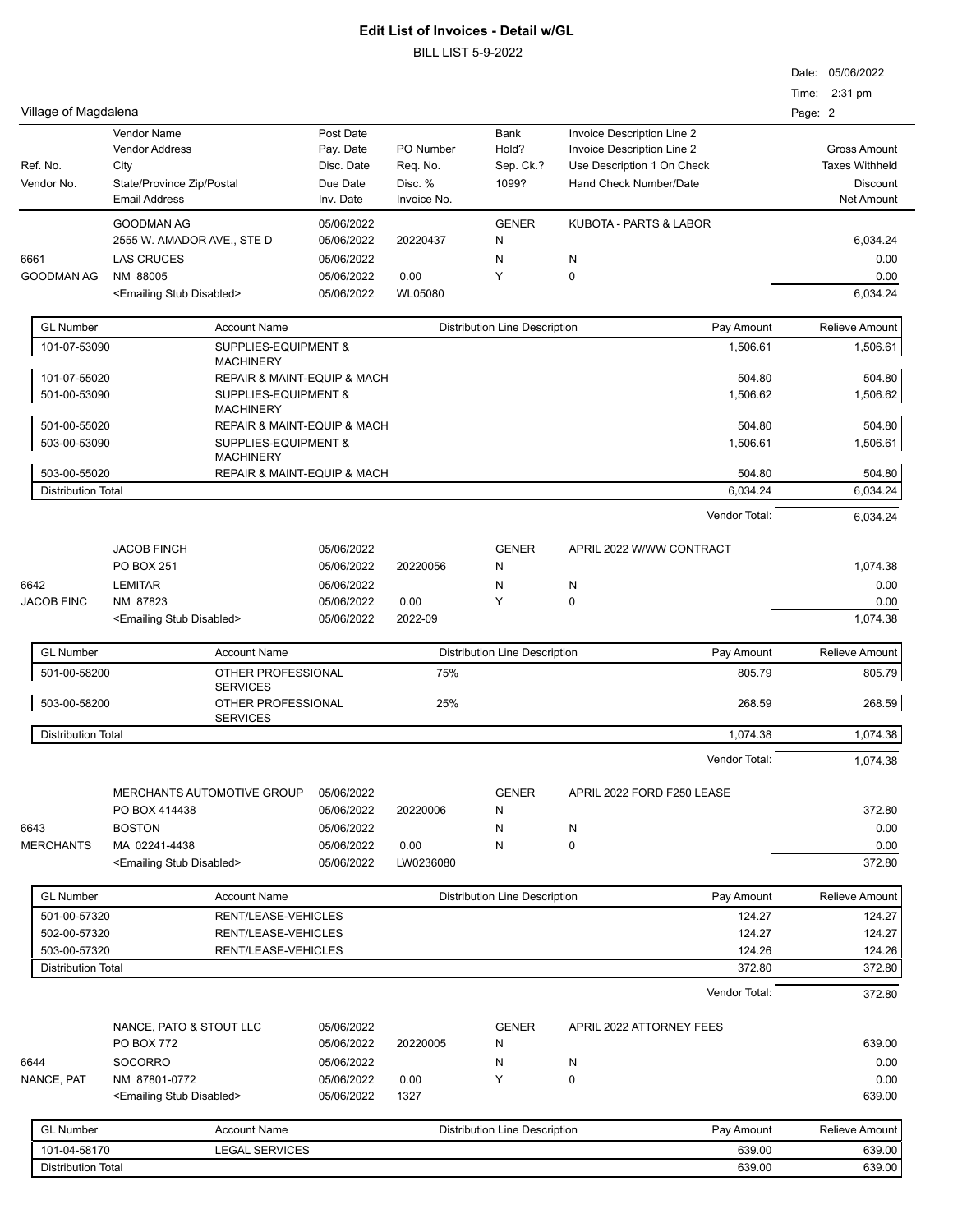|                                              |                                                                                                   |                                                               |                                                 |                                      |                                                                                                                  |                | Date: 05/06/2022<br>Time: 2:31 pm                                                    |
|----------------------------------------------|---------------------------------------------------------------------------------------------------|---------------------------------------------------------------|-------------------------------------------------|--------------------------------------|------------------------------------------------------------------------------------------------------------------|----------------|--------------------------------------------------------------------------------------|
| Village of Magdalena                         |                                                                                                   |                                                               |                                                 |                                      |                                                                                                                  |                | Page: 3                                                                              |
| Ref. No.<br>Vendor No.                       | Vendor Name<br><b>Vendor Address</b><br>City<br>State/Province Zip/Postal<br><b>Email Address</b> | Post Date<br>Pay. Date<br>Disc. Date<br>Due Date<br>Inv. Date | PO Number<br>Req. No.<br>Disc. %<br>Invoice No. | Bank<br>Hold?<br>Sep. Ck.?<br>1099?  | Invoice Description Line 2<br>Invoice Description Line 2<br>Use Description 1 On Check<br>Hand Check Number/Date |                | <b>Gross Amount</b><br><b>Taxes Withheld</b><br><b>Discount</b><br><b>Net Amount</b> |
|                                              |                                                                                                   |                                                               |                                                 |                                      |                                                                                                                  | Vendor Total:  | 639.00                                                                               |
|                                              | NM JUDICIAL EDUCATION CENTER                                                                      | 05/06/2022                                                    |                                                 | <b>GENER</b>                         | APRIL 2022 JEC FEES                                                                                              |                |                                                                                      |
|                                              | MSC11 6060                                                                                        | 05/06/2022                                                    | 20220010                                        | N                                    |                                                                                                                  |                | 66.00                                                                                |
| 6645                                         | <b>ALBUQUERQUE</b>                                                                                | 05/06/2022                                                    |                                                 | N                                    | N                                                                                                                |                | 0.00                                                                                 |
| <b>NM JUDICIA</b>                            | NM 87131-0001                                                                                     | 05/06/2022                                                    | 0.00                                            | N                                    | 0                                                                                                                |                | 0.00                                                                                 |
|                                              | <emailing disabled="" stub=""></emailing>                                                         | 05/06/2022                                                    | APRIL 2022 JEC FEES                             |                                      |                                                                                                                  |                | 66.00                                                                                |
| <b>GL Number</b>                             | <b>Account Name</b>                                                                               |                                                               |                                                 | <b>Distribution Line Description</b> |                                                                                                                  | Pay Amount     | Relieve Amount                                                                       |
| 701-00-53060                                 | JUDICIAL EDUCATION FEES                                                                           |                                                               |                                                 |                                      |                                                                                                                  | 66.00          | 66.00                                                                                |
| <b>Distribution Total</b>                    |                                                                                                   |                                                               |                                                 |                                      |                                                                                                                  | 66.00          | 66.00                                                                                |
|                                              |                                                                                                   |                                                               |                                                 |                                      |                                                                                                                  | Vendor Total:  | 66.00                                                                                |
|                                              | PROVELOCITY LLC                                                                                   | 05/06/2022                                                    |                                                 | <b>GENER</b>                         | POLICE IT SERVICES                                                                                               |                |                                                                                      |
|                                              | 9450 SW GEMINI DRIVE                                                                              | 05/06/2022                                                    | 20220011                                        | N                                    | MAY 2022                                                                                                         |                | 220.00                                                                               |
| 6660                                         | <b>BEAVERTON</b>                                                                                  | 05/06/2022                                                    |                                                 | Ν                                    | N                                                                                                                |                | 0.00                                                                                 |
| <b>PROVELOC</b>                              | OR 97008-7105                                                                                     | 05/06/2022                                                    | 0.00                                            | Υ                                    | 0                                                                                                                |                | 0.00                                                                                 |
|                                              | <emailing disabled="" stub=""></emailing>                                                         | 05/06/2022                                                    | 34976                                           |                                      |                                                                                                                  |                | 220.00                                                                               |
| <b>GL Number</b>                             | <b>Account Name</b>                                                                               |                                                               |                                                 | <b>Distribution Line Description</b> |                                                                                                                  | Pay Amount     | Relieve Amount                                                                       |
| 101-05-58200                                 | OTHER PROFESSIONAL                                                                                |                                                               |                                                 |                                      |                                                                                                                  | 220.00         | 0.00                                                                                 |
| <b>SERVICES</b><br><b>Distribution Total</b> |                                                                                                   |                                                               |                                                 |                                      |                                                                                                                  | 220.00         | 0.00                                                                                 |
|                                              |                                                                                                   |                                                               |                                                 |                                      |                                                                                                                  | Vendor Total:  | 220.00                                                                               |
|                                              |                                                                                                   |                                                               |                                                 |                                      |                                                                                                                  |                |                                                                                      |
|                                              | QUILL                                                                                             | 05/06/2022                                                    |                                                 | <b>GENER</b>                         | <b>MISC DEPTS - SUPPLIES</b>                                                                                     |                |                                                                                      |
| 6646                                         | PO BOX 37600<br>PHILADELPHIA                                                                      | 05/06/2022<br>05/06/2022                                      | 20220427                                        | Ν<br>Ν                               | N                                                                                                                |                | 59.98<br>0.00                                                                        |
| QUILL                                        | PA 19101-0600                                                                                     | 05/06/2022                                                    | 0.00                                            | Ν                                    | 0                                                                                                                |                | 0.00                                                                                 |
|                                              | <emailing disabled="" stub=""></emailing>                                                         | 05/06/2022                                                    | 24596775                                        |                                      |                                                                                                                  |                | 59.98                                                                                |
| <b>GL Number</b>                             | <b>Account Name</b>                                                                               |                                                               |                                                 | <b>Distribution Line Description</b> |                                                                                                                  | Pay Amount     | Relieve Amount                                                                       |
| 101-05-53120                                 | SUPPLIES-OTHER                                                                                    |                                                               |                                                 |                                      |                                                                                                                  | 59.98          | 59.98                                                                                |
| <b>Distribution Total</b>                    |                                                                                                   |                                                               |                                                 |                                      |                                                                                                                  | 59.98          | 59.98                                                                                |
|                                              | QUILL                                                                                             | 05/06/2022                                                    |                                                 | <b>GENER</b>                         | MISC DEPTS - SUPPLIES                                                                                            |                |                                                                                      |
|                                              | PO BOX 37600                                                                                      | 05/06/2022                                                    | 20220427                                        | N                                    |                                                                                                                  |                | 209.94                                                                               |
| 6647                                         | PHILADELPHIA                                                                                      | 05/06/2022                                                    |                                                 | N                                    | N                                                                                                                |                | 0.00                                                                                 |
| QUILL                                        | PA 19101-0600                                                                                     | 05/06/2022                                                    | 0.00                                            | Ν                                    | 0                                                                                                                |                | 0.00                                                                                 |
|                                              | <emailing disabled="" stub=""></emailing>                                                         | 05/06/2022                                                    | 24622343                                        |                                      |                                                                                                                  |                | 209.94                                                                               |
| <b>GL Number</b>                             | <b>Account Name</b>                                                                               |                                                               |                                                 | <b>Distribution Line Description</b> |                                                                                                                  | Pay Amount     | Relieve Amount                                                                       |
| 101-04-53120                                 | SUPPLIES-OTHER                                                                                    |                                                               |                                                 |                                      |                                                                                                                  | 90.64          | 77.98                                                                                |
| 101-05-53120                                 | SUPPLIES-OTHER                                                                                    |                                                               |                                                 |                                      |                                                                                                                  | 54.98          | 54.98                                                                                |
| 209-00-53120<br>291-00-53120                 | SUPPLIES-OTHER<br>SUPPLIES-OTHER                                                                  |                                                               |                                                 |                                      |                                                                                                                  | 38.99<br>25.33 | 38.99<br>25.32                                                                       |
| <b>Distribution Total</b>                    |                                                                                                   |                                                               |                                                 |                                      |                                                                                                                  | 209.94         | 197.27                                                                               |
|                                              | QUILL                                                                                             | 05/06/2022                                                    |                                                 | <b>GENER</b>                         | POLICE SUPPLIES                                                                                                  |                |                                                                                      |
|                                              | PO BOX 37600                                                                                      | 05/06/2022                                                    | 20220427                                        | N                                    |                                                                                                                  |                | 32.99                                                                                |
| 6648                                         | PHILADELPHIA                                                                                      | 05/06/2022                                                    |                                                 | N                                    | N                                                                                                                |                | 0.00                                                                                 |
| QUILL                                        | PA 19101-0600                                                                                     | 05/06/2022                                                    | 0.00                                            | Ν                                    | 0                                                                                                                |                | 0.00                                                                                 |
|                                              | <emailing disabled="" stub=""></emailing>                                                         | 05/06/2022                                                    | 24595893                                        |                                      |                                                                                                                  |                | 32.99                                                                                |
| <b>GL Number</b>                             | <b>Account Name</b>                                                                               |                                                               |                                                 | <b>Distribution Line Description</b> |                                                                                                                  | Pay Amount     | Relieve Amount                                                                       |
| 101-05-53120                                 | SUPPLIES-OTHER                                                                                    |                                                               |                                                 |                                      |                                                                                                                  | 32.99          | 20.33                                                                                |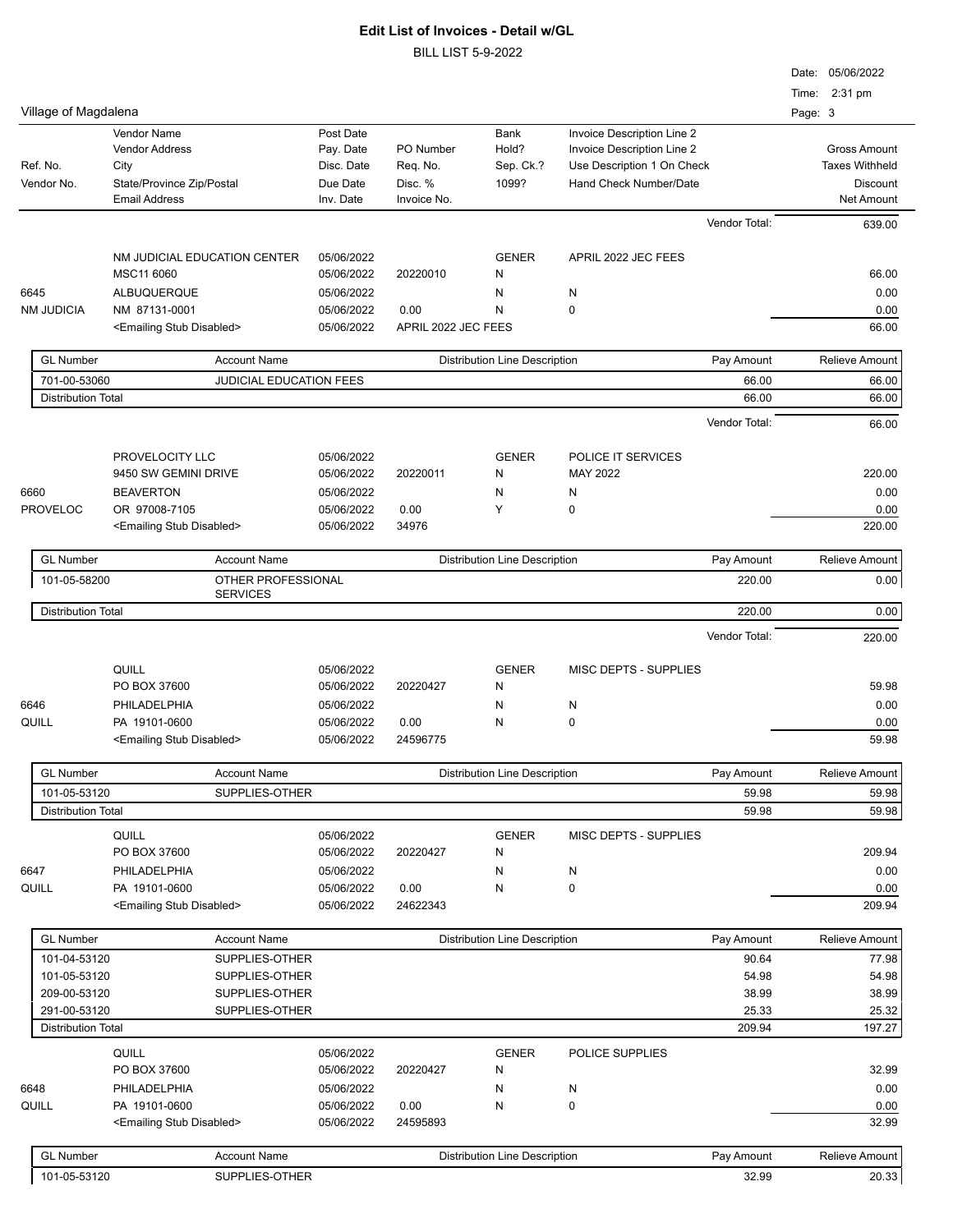|                           |                                           |                             |            |             |                                      |                            |         | Date: 05/06/2022      |
|---------------------------|-------------------------------------------|-----------------------------|------------|-------------|--------------------------------------|----------------------------|---------|-----------------------|
| Village of Magdalena      |                                           |                             |            |             |                                      |                            |         | Time: 2:31 pm         |
|                           | <b>Vendor Name</b>                        |                             | Post Date  |             | Bank                                 | Invoice Description Line 2 | Page: 4 |                       |
|                           | <b>Vendor Address</b>                     |                             | Pay. Date  | PO Number   | Hold?                                | Invoice Description Line 2 |         | <b>Gross Amount</b>   |
| Ref. No.                  | City                                      |                             | Disc. Date | Req. No.    | Sep. Ck.?                            | Use Description 1 On Check |         | <b>Taxes Withheld</b> |
| Vendor No.                | State/Province Zip/Postal                 |                             | Due Date   | Disc. %     | 1099?                                | Hand Check Number/Date     |         | <b>Discount</b>       |
|                           | <b>Email Address</b>                      |                             | Inv. Date  | Invoice No. |                                      |                            |         | Net Amount            |
| <b>Distribution Total</b> |                                           |                             |            |             |                                      | 32.99                      |         | 20.33                 |
|                           | QUILL                                     |                             | 05/06/2022 |             | <b>GENER</b>                         | ARPA LIBRARY INK SUPPLIES  |         |                       |
|                           | PO BOX 37600                              |                             | 05/06/2022 | 20220411    | Ν                                    |                            |         | 1,753.92              |
| 6649                      | PHILADELPHIA                              |                             | 05/06/2022 |             | Y                                    | N                          |         | 0.00                  |
| QUILL                     | PA 19101-0600                             |                             | 05/06/2022 | 0.00        | N                                    | $\mathbf 0$                |         | 0.00                  |
|                           | <emailing disabled="" stub=""></emailing> |                             | 05/06/2022 | 24622531    |                                      |                            |         | 1,753.92              |
| <b>GL Number</b>          |                                           | <b>Account Name</b>         |            |             | <b>Distribution Line Description</b> | Pay Amount                 |         | Relieve Amount        |
| 291-00-58070              |                                           | LIBRARY/MUSEUM ACQUISITIONS |            |             |                                      | 1,753.92                   |         | 1,753.92              |
| <b>Distribution Total</b> |                                           |                             |            |             |                                      | 1,753.92                   |         | 1,753.92              |
|                           |                                           |                             |            |             |                                      | Vendor Total:              |         | 2.056.83              |
|                           | RAK'S BUILDING SUPPLY                     |                             | 05/06/2022 |             | <b>GENER</b>                         | FIRE DEPT SUPPLIES         |         |                       |
|                           | 501 OTERO NE                              |                             | 05/06/2022 | 20220063    | N                                    |                            |         | 16.46                 |
| 6650                      | <b>SOCORRO</b>                            |                             | 05/06/2022 |             | Ν                                    | N                          |         | 0.00                  |
| <b>RAK'S BUIL</b>         | NM 87801                                  |                             | 05/06/2022 | 0.00        | N                                    | $\mathbf 0$                |         | 0.00                  |
|                           | <emailing disabled="" stub=""></emailing> |                             | 05/06/2022 | 2135844     |                                      |                            |         | 16.46                 |
| <b>GL Number</b>          |                                           | <b>Account Name</b>         |            |             | <b>Distribution Line Description</b> | Pay Amount                 |         | Relieve Amount        |
| 209-00-53120              |                                           | SUPPLIES-OTHER              |            |             |                                      | 16.46                      |         | 16.46                 |
| <b>Distribution Total</b> |                                           |                             |            |             |                                      | 16.46                      |         | 16.46                 |
|                           | RAK'S BUILDING SUPPLY                     |                             | 05/06/2022 |             | <b>GENER</b>                         | UTILITY DEPT SUPPLIES      |         |                       |
|                           | 501 OTERO NE                              |                             | 05/06/2022 | 20220063    | Ν                                    |                            |         | 218.07                |
| 6651                      | <b>SOCORRO</b>                            |                             | 05/06/2022 |             | N                                    | N                          |         | 0.00                  |
| <b>RAK'S BUIL</b>         | NM 87801                                  |                             | 05/06/2022 | 0.00        | Ν                                    | $\mathbf 0$                |         | 0.00                  |
|                           | <emailing disabled="" stub=""></emailing> |                             | 05/06/2022 | 2141091     |                                      |                            |         | 218.07                |
| <b>GL Number</b>          |                                           | <b>Account Name</b>         |            |             | <b>Distribution Line Description</b> | Pay Amount                 |         | Relieve Amount        |
| 501-00-53120              |                                           | SUPPLIES-OTHER              |            |             |                                      | 72.69                      |         | 72.69                 |
| 502-00-53120              |                                           | SUPPLIES-OTHER              |            |             |                                      | 72.69                      |         | 72.69                 |
| 503-00-53120              |                                           | SUPPLIES-OTHER              |            |             |                                      | 72.69                      |         | 72.69                 |
| <b>Distribution Total</b> |                                           |                             |            |             |                                      | 218.07                     |         | 218.07                |
|                           | <b>RAK'S BUILDING SUPPLY</b>              |                             | 05/06/2022 |             | <b>GENER</b>                         | WATER & FIRE DEPT SUPPLIES |         |                       |
|                           | 501 OTERO NE                              |                             | 05/06/2022 | 20220063    | N                                    |                            |         | 414.85                |
| 6652                      | <b>SOCORRO</b>                            |                             | 05/06/2022 |             | N                                    | N                          |         | 0.00                  |
| <b>RAK'S BUIL</b>         | NM 87801                                  |                             | 05/06/2022 | 0.00        | Ν                                    | $\mathbf 0$                |         | 0.00                  |
|                           | <emailing disabled="" stub=""></emailing> |                             | 05/06/2022 | 2126186     |                                      |                            |         | 414.85                |
| <b>GL Number</b>          |                                           | <b>Account Name</b>         |            |             | <b>Distribution Line Description</b> | Pay Amount                 |         | Relieve Amount        |
| 209-00-53120              |                                           | SUPPLIES-OTHER              |            |             |                                      | 44.88                      |         | 44.88                 |
| 501-00-53120              |                                           | SUPPLIES-OTHER              |            |             |                                      | 369.97                     |         | 285.92                |
| <b>Distribution Total</b> |                                           |                             |            |             |                                      | 414.85                     |         | 330.80                |
|                           |                                           |                             |            |             |                                      | Vendor Total:              |         | 649.38                |
|                           | REB MANAGEMENT LLC                        |                             | 05/06/2022 |             | <b>GENER</b>                         | MARCH & APRIL 2022         |         |                       |
|                           | 74 ESCUDO DRIVE                           |                             | 05/06/2022 | 20220323    | Ν                                    | PROFESSIONAL SERVICES      |         | 384.90                |
| 6653                      | <b>BELEN</b>                              |                             | 05/06/2022 |             | N                                    | N                          |         | 0.00                  |
| <b>REB MANAGE</b>         | NM 87002-2939                             |                             | 05/06/2022 | 0.00        | Y                                    | $\mathbf 0$                |         | 0.00                  |
|                           | <emailing disabled="" stub=""></emailing> |                             | 05/06/2022 | 206         |                                      |                            |         | 384.90                |
| <b>GL Number</b>          |                                           | <b>Account Name</b>         |            |             | <b>Distribution Line Description</b> | Pay Amount                 |         | Relieve Amount        |
| 101-04-58200              |                                           | OTHER PROFESSIONAL          |            |             |                                      | 384.90                     |         | 384.90                |
|                           |                                           | <b>SERVICES</b>             |            |             |                                      |                            |         |                       |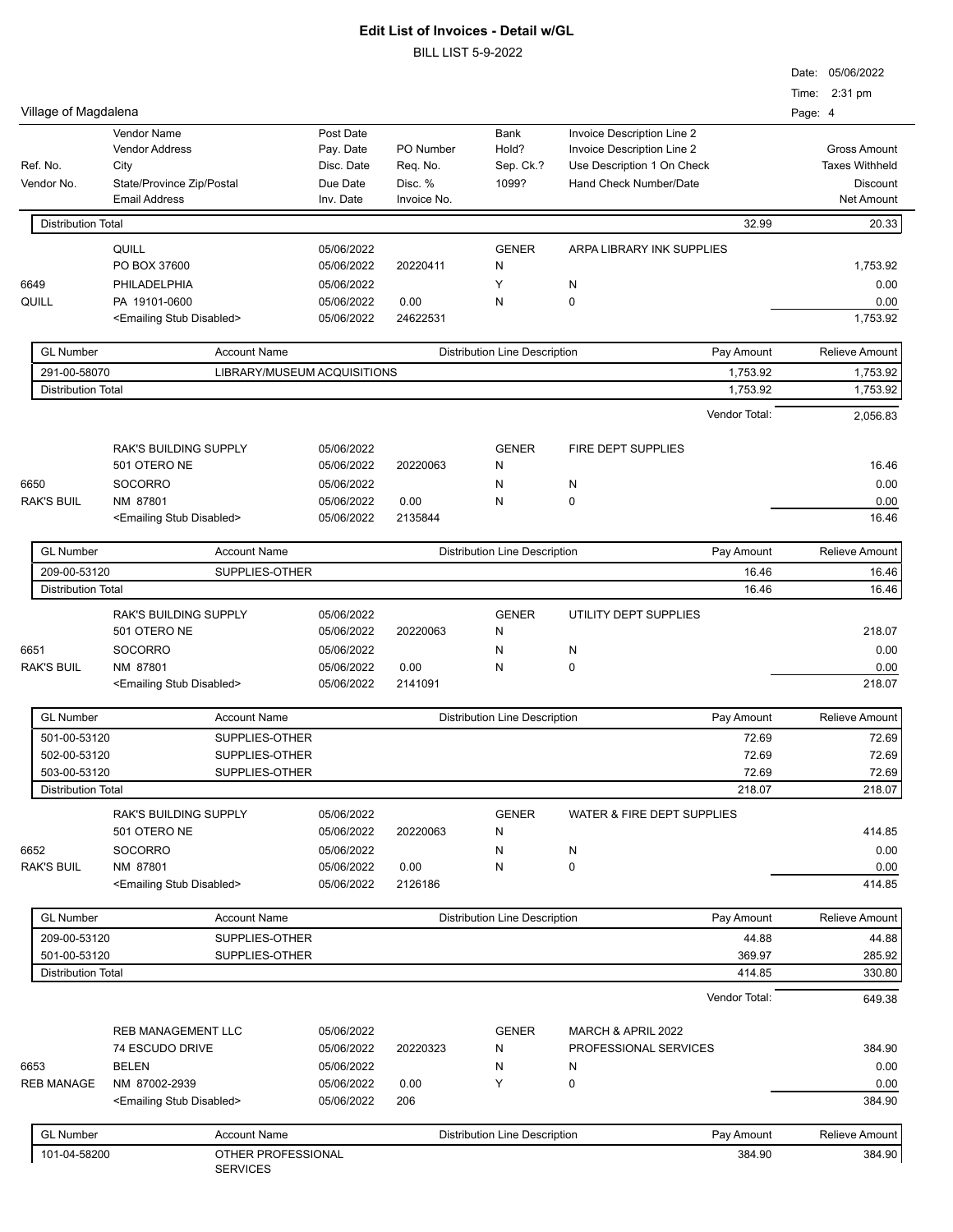|                           |                                           |                                                           |                          |                         |                                      |                                                          |         | Date: 05/06/2022                             |
|---------------------------|-------------------------------------------|-----------------------------------------------------------|--------------------------|-------------------------|--------------------------------------|----------------------------------------------------------|---------|----------------------------------------------|
|                           |                                           |                                                           |                          |                         |                                      |                                                          |         | Time: 2:31 pm                                |
| Village of Magdalena      |                                           |                                                           |                          |                         |                                      |                                                          | Page: 5 |                                              |
|                           | Vendor Name                               |                                                           | Post Date                |                         | <b>Bank</b>                          | Invoice Description Line 2                               |         |                                              |
| Ref. No.                  | <b>Vendor Address</b><br>City             |                                                           | Pay. Date<br>Disc. Date  | PO Number<br>Req. No.   | Hold?<br>Sep. Ck.?                   | Invoice Description Line 2<br>Use Description 1 On Check |         | <b>Gross Amount</b><br><b>Taxes Withheld</b> |
| Vendor No.                | State/Province Zip/Postal                 |                                                           | Due Date                 | Disc. %                 | 1099?                                | Hand Check Number/Date                                   |         | <b>Discount</b>                              |
|                           | <b>Email Address</b>                      |                                                           | Inv. Date                | Invoice No.             |                                      |                                                          |         | Net Amount                                   |
| <b>Distribution Total</b> |                                           |                                                           |                          |                         |                                      | 384.90                                                   |         | 384.90                                       |
|                           |                                           |                                                           |                          |                         |                                      | Vendor Total:                                            |         | 384.90                                       |
|                           | <b>TIRE SHOP</b>                          |                                                           |                          |                         | <b>GENER</b>                         |                                                          |         |                                              |
|                           | PO BOX 482                                |                                                           | 05/06/2022<br>05/06/2022 | 20220423                | Ν                                    | TIRE REPAIR - POLICE UNIT M-2                            |         | 15.00                                        |
| 6654                      | MAGDALENA                                 |                                                           | 05/06/2022               |                         | N                                    | N                                                        |         | 0.00                                         |
| <b>TIRE SHOP</b>          | NM 87825                                  |                                                           | 05/06/2022               | 0.00                    | Y                                    | $\mathbf 0$                                              |         | 0.00                                         |
|                           | <emailing disabled="" stub=""></emailing> |                                                           | 05/06/2022               | 4-23-22                 |                                      |                                                          |         | 15.00                                        |
| <b>GL Number</b>          |                                           | <b>Account Name</b>                                       |                          |                         | <b>Distribution Line Description</b> | Pay Amount                                               |         | <b>Relieve Amount</b>                        |
| 101-05-55050              |                                           | <b>REPAIR &amp; MAINT-VEHICLES</b>                        |                          |                         |                                      | 15.00                                                    |         | 15.00                                        |
| <b>Distribution Total</b> |                                           |                                                           |                          |                         |                                      | 15.00                                                    |         | 15.00                                        |
|                           |                                           |                                                           |                          |                         |                                      | Vendor Total:                                            |         | 15.00                                        |
|                           | <b>US POSTMASTER</b>                      |                                                           | 05/06/2022               |                         | <b>GENER</b>                         | <b>FIRST CLASS PRESORT</b>                               |         |                                              |
|                           | 100 E. 1ST STREET                         |                                                           | 05/06/2022               | 20220422                | N                                    | PERMIT#5                                                 |         | 265.00                                       |
| 6655                      | MAGDALENA                                 |                                                           | 05/06/2022               |                         | Ν                                    | N                                                        |         | 0.00                                         |
| <b>USPS</b>               | NM 87825                                  |                                                           | 05/06/2022               | 0.00                    | N                                    | $\mathbf 0$                                              |         | 0.00                                         |
|                           | <emailing disabled="" stub=""></emailing> |                                                           | 05/06/2022               | PERMIT #5 - 2022 - 2023 |                                      |                                                          |         | 265.00                                       |
| <b>GL Number</b>          |                                           | <b>Account Name</b>                                       |                          |                         | <b>Distribution Line Description</b> | Pay Amount                                               |         | Relieve Amount                               |
| 501-00-53045              |                                           | <b>FEES &amp; PERMITS</b>                                 |                          |                         |                                      | 88.34                                                    |         | 88.34                                        |
| 502-00-53045              |                                           | <b>FEES &amp; PERMITS</b>                                 |                          |                         |                                      | 88.33                                                    |         | 88.33                                        |
| 503-00-53045              |                                           | <b>FEES &amp; PERMITS</b>                                 |                          |                         |                                      | 88.33                                                    |         | 88.33                                        |
| <b>Distribution Total</b> |                                           |                                                           |                          |                         |                                      | 265.00                                                   |         | 265.00                                       |
|                           |                                           |                                                           |                          |                         |                                      | Vendor Total:                                            |         | 265.00                                       |
|                           | <b>VERIZON WIRELESS</b>                   |                                                           | 05/06/2022               |                         | <b>GENER</b>                         | <b>CELL PHONES &amp; INTERNET</b>                        |         |                                              |
|                           | PO BOX 660108                             |                                                           | 05/06/2022               | 20220008                | N                                    |                                                          |         | 1,087.32                                     |
| 6656                      | <b>DALLAS</b>                             |                                                           | 05/06/2022               |                         | N                                    | N                                                        |         | 0.00                                         |
| <b>VERIZON WI</b>         | TX 75266-0108                             |                                                           | 05/06/2022               | 0.00                    | N                                    | $\pmb{0}$                                                |         | 0.00                                         |
|                           | <emailing disabled="" stub=""></emailing> |                                                           | 05/06/2022               | 9905063097              |                                      |                                                          |         | 1,087.32                                     |
| <b>GL Number</b>          |                                           | <b>Account Name</b>                                       |                          |                         | <b>Distribution Line Description</b> | Pay Amount                                               |         | Relieve Amount                               |
| 101-01-53160              |                                           | TELEPHONE, CELL AND                                       |                          |                         |                                      | 211.26                                                   |         | 211.26                                       |
| 101-02-53160              |                                           | <b>INTERNET</b><br>TELEPHONE, CELL AND                    |                          |                         |                                      | 51.21                                                    |         | 51.21                                        |
| 101-04-53160              |                                           | <b>INTERNET</b><br>TELEPHONE, CELL AND<br><b>INTERNET</b> |                          |                         |                                      | 184.98                                                   |         | 184.98                                       |
| 101-05-53160              |                                           | TELEPHONE, CELL AND<br><b>INTERNET</b>                    |                          |                         |                                      | 291.86                                                   |         | 291.86                                       |
| 209-00-53160              |                                           | TELEPHONE, CELL AND                                       |                          |                         |                                      | 51.18                                                    |         | 51.18                                        |
| 214-00-53160              |                                           | <b>INTERNET</b><br>TELEPHONE, CELL AND<br><b>INTERNET</b> |                          |                         |                                      | 52.04                                                    |         | 52.04                                        |
| 501-00-53160              |                                           | TELEPHONE, CELL AND<br><b>INTERNET</b>                    |                          |                         |                                      | 81.60                                                    |         | 81.60                                        |
| 502-00-53160              |                                           | TELEPHONE, CELL AND<br><b>INTERNET</b>                    |                          |                         |                                      | 81.60                                                    |         | 81.60                                        |
| 503-00-53160              |                                           | TELEPHONE, CELL AND<br><b>INTERNET</b>                    |                          |                         |                                      | 81.59                                                    |         | 81.59                                        |
| <b>Distribution Total</b> |                                           |                                                           |                          |                         |                                      | 1,087.32                                                 |         | 1,087.32                                     |
|                           |                                           |                                                           |                          |                         |                                      | Vendor Total:                                            |         | 1,087.32                                     |